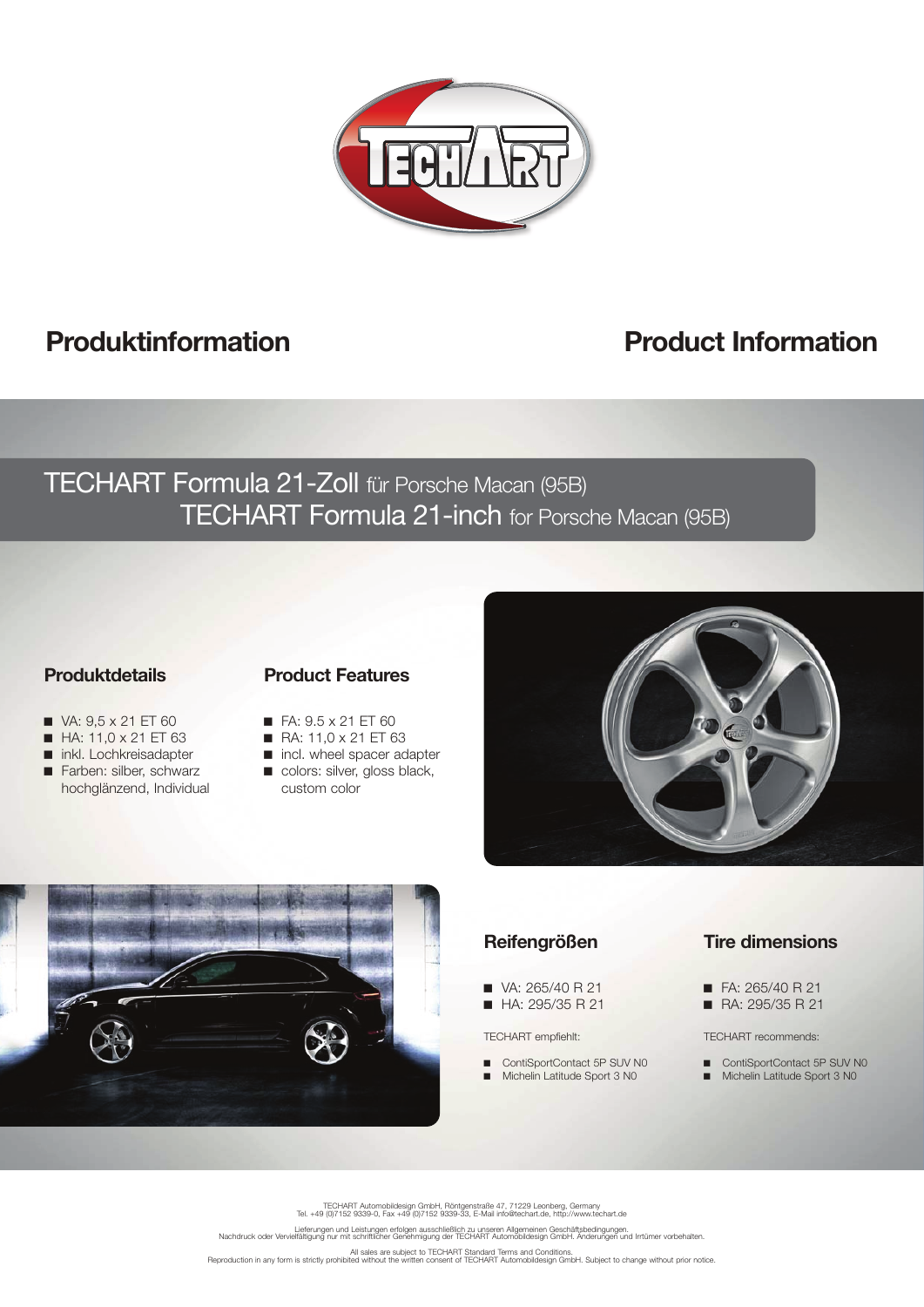

# **Produktinformation Product Information**

# TECHART Formula II 22-Zoll für Porsche Macan (95B) TECHART Formula II 22-inch for Porsche Macan (95B)

## **Produktdetails**

 $\blacksquare$  VA: 9,5 x 22 ET 60  $H$ A: 10,5 x 22 ET 56 nkl. Lochkreisadapter Farben: silber, schwarz hochglänzend, Individual

## **Product Features**

- $\blacksquare$  FA:  $9.5 \times 22$  ET 60
	- RA: 10.5 x 22 ET 56
	- ncl. wheel spacer adapter
	- colors: silver, gloss black, custom color





## **Reifengrößen**

- VA: 275/35 R 22 ■ HA: 305/30 R 22
- und 315/30 R 22

#### TECHART empfiehlt:

ContiCrossContact UHP Michelin Pilot Super Sport

#### **Tire dimensions**

- $\blacksquare$  FA: 275/35 R 22
- RA: 305/30 R 22 and 315/30 R 22
- TECHART recommends:
- ContiCrossContact UHP **ID** Michelin Pilot Super Sport

TECHART Automobildesign GmbH, Röntgenstraße 47, 71229 Leonberg, Germany Tel. +49 (0)7152 9339-0, Fax +49 (0)7152 9339-33, E-Mail info@techart.de, http://www.techart.de

.<br>Lieferungen und Leistungen erfolgen ausschließlich zu unseren Allgemeinen Geschäftsbedingungen.<br>Nachdruck oder Vervielfältigung nur mit schriftlicher Genehmigung der TECHART Automobildesign GmbH. Änderungen und Irrtümer

All sales are subject to TECHART Standard Terms and Conditions.<br>Reproduction in any form is strictly prohibited without the written consent of TECHART Automobildesign GmbH. Subject to change without prior notice.